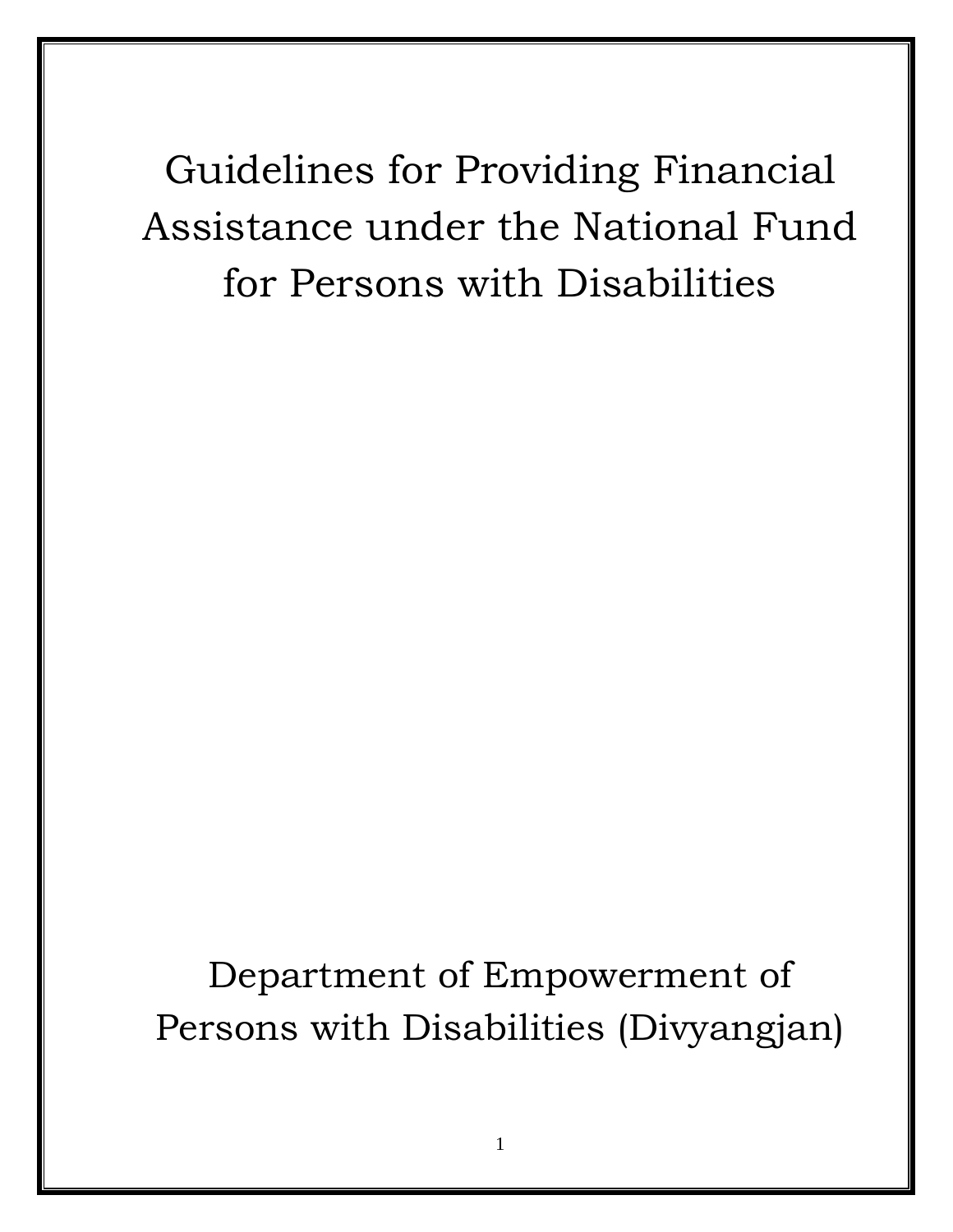### **Scheme for Providing Financial Assistance under National Fund for Persons with Disabilities**

#### **1. INTRODUCTION**

1.1 The Central Government has enacted the Rights of Persons with Disabilities Act, 2016 which came into force on 19.04.2017. Section 86 of the said Act mandates the Central Government to constitute the National Fund for Persons with Disabilities (herein after shall be referred as Fund). Accordingly the Government has constituted the National Fund vide its Office order dated 10.01.2018 and the Fund is functioning as a Trust under the Indian Trust Act on 18.04.2018.

1.2 The Central Government has notified the Rights of Persons with Disabilities Rules, 2017 on 15.06.2017. Chapter X of these Rules deals with management and utilization of the Fund.

1.3 The Fund has been created taking into account the Funds available under the erstwhile National Fund for People with Disabilities constituted in August, 1983 and the Trust Fund for Empowerment of PwDs constituted in November, 2006. The Fund is invested in the form of fixed deposits or bond in the RBI. The interest accrued of this Fund shall be used for providing financial assistance for various activities keeping in view the provisions of the above RPwD Act, 2016 and Rules made thereunder.

1.4 The Governing Body of the Fund in its first meeting held on 09.01.2018 constituted a sub-committee under the Chairmanship of Ms Dolly Chakrabarty, Joint Secretary, DEPwD to identify the areas which could be supported under the Fund. The sub-committee has recommended that financial assistance under the Fund could be considered for the following areas/activities keeping in view the spirit of the RPwD Act and Rules made thereunder:-

- (i) Exhibitions/workshops to showcase the products including paintings, handicraft etc made by the PwDs.
- (ii) Support persons with benchmark disabilities who have excelled in sports or in fine arts/music/dance at the State level to participate in the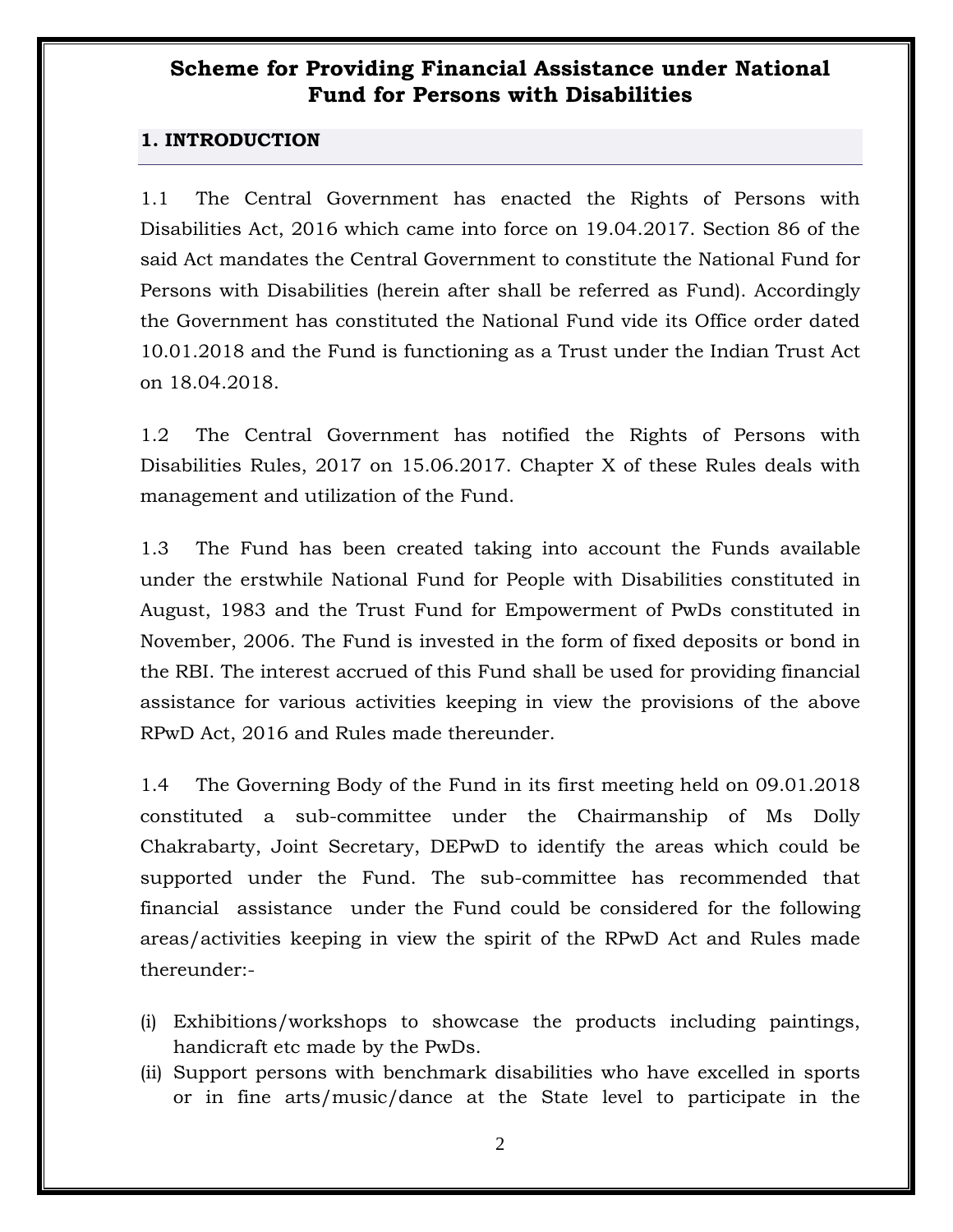National/International events. Assistance from the Fund for the same event can be granted only once to a PwD.

(iii) Support certain exclusive needs of persons with high support needs as recommended by the Assessment Boards on specific recommendation by the States on a case to case basis.

1.5 The Governing Body in its meeting held on 30.07.2018 accepted the recommendations of the sub-committee.

### **2.1 OBJECTIVES**

The objective of these guidelines is to provide a framework to support financial assistance under the Fund for certain core areas relevant for empowerment of persons with disabilities which are not covered under the budgetary support programme of the Government.

# **3.1 COMPONENTS ADMISSIBLE FOR ASSISTANCE UNDER THE SCHEME**

## **A. Exhibitions/workshops to showcase the products including paintings, handicraft etc made by the PwDs.**

- **Purpose** To provide financial assistance for organising exhibition/ workshops at National/Regional/State level to showcase the products including paintings, handicrafts etc made by persons with disabilities (persons with disabilities will have the same meaning as defined under the RPwD Act, 2016)
- **Eligibility** Any Government organization or an organization registered under Societies Act/Companies Act/Trust Act for a period not less than three years and has experience of not less than 2 years for organizing exhibition/workshops in marketing products/paintings.
- **Extent of Financial Assistance** The financial assistance would cover the following components:-
	- (a) Establishment cost towards organising the event including cost for arranging venue, TA/DA to the participating PwDs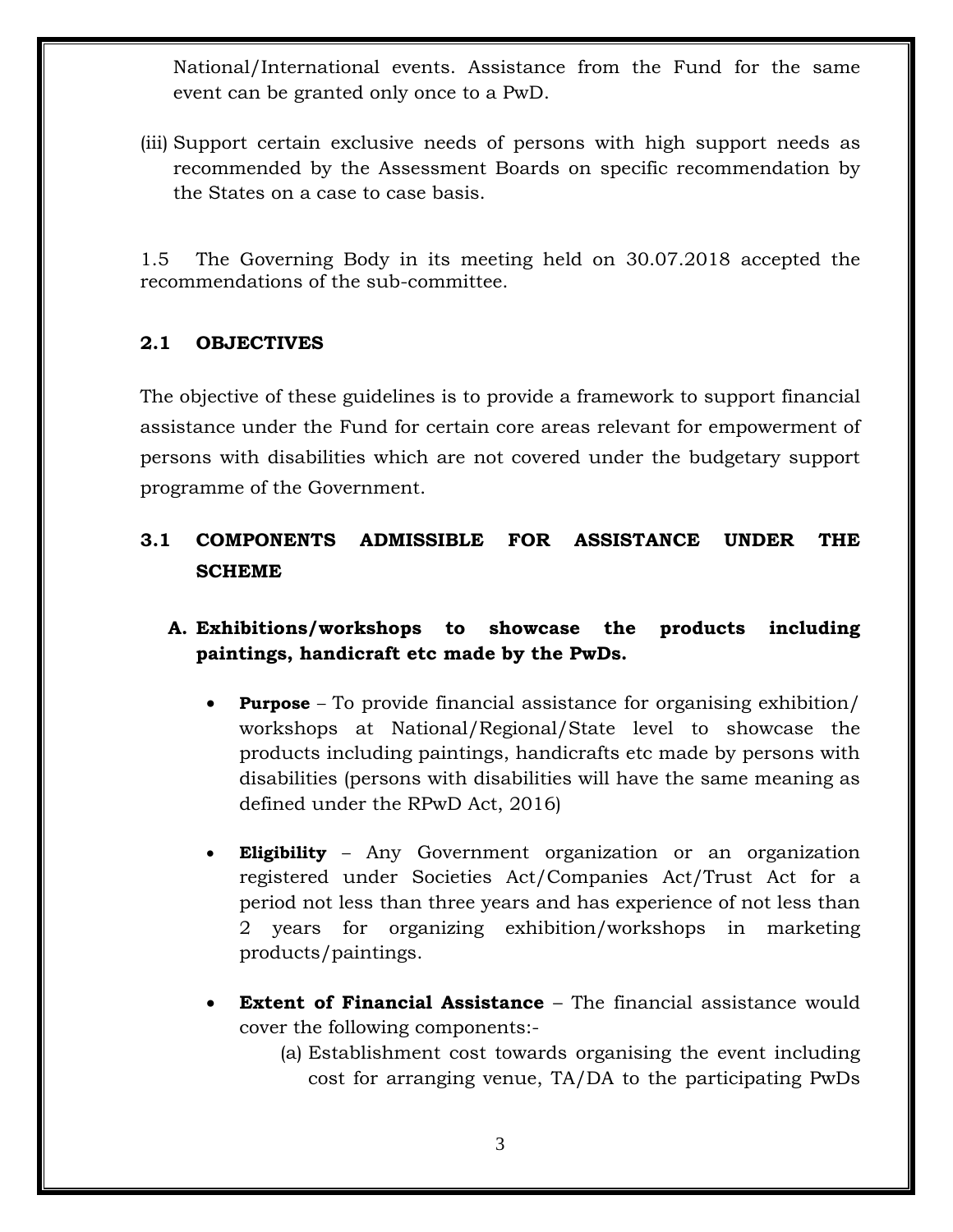invited to showcase their products/paintings, transportation cost etc.

- (b) Cost of additional logistics such as arrangement for LCD screen, light, music etc.
- (c) 50% of the grant will be released in advance and remaining 50% will be released after completion of the programme and after received of utilization certificate.
- (d) Maximum financial assistance will be Rs 20 lakh for National level, Rs 15 lakh for Regional level (five regions namely, Southern region (comprising of States – Kerala, Tamil Nadu, Andhra Pradesh, Puducherry, Telangana and Karnataka), Northern region (comprising of States – Delhi, Jammu & Kashmir, Himachal Pradesh, Punjab, Haryana, Uttar Pradesh, Uttarakhand, Rajasthan), Western region (comprising of States – Maharashtra, Goa, Gujarat, Madhya Pradesh, Chhattisgarh), Eastern region (comprising of States – Odisha, West Bengal, Bihar, Sikkim, Jharkhand), North Eastern region (comprising of States – Assam, Arunachal Pradesh, Meghalaya, Mizoram, Manipur, Nagaland, Tripura) and Rs 10 lakh for State level.
- Note: The exhibition will be considered as regional level if conducted at least for three States in that region.
- **How to Apply** The eligible organizations may submit the proposal as per the proforma placed at **Annexure I** to these guidelines along with all supporting documents addressed to Joint Secretary & CEO of the Fund, Room No. 527, 5th Floor, B-III Wing, Pt. Deendayal Antyodaya Bhawan, CGO Complex, Lodhi Road, New Delhi - 110003.
- **Scrutiny, Evaluation and Sanction –** The proposal submitted by the eligible organizations will be scrutinized and evaluated by a Committee as may be constituted with the approval of JS&CEO of the Fund. The such Committee will submit its report for consideration of the Governing Body for sanctioning of the proposal.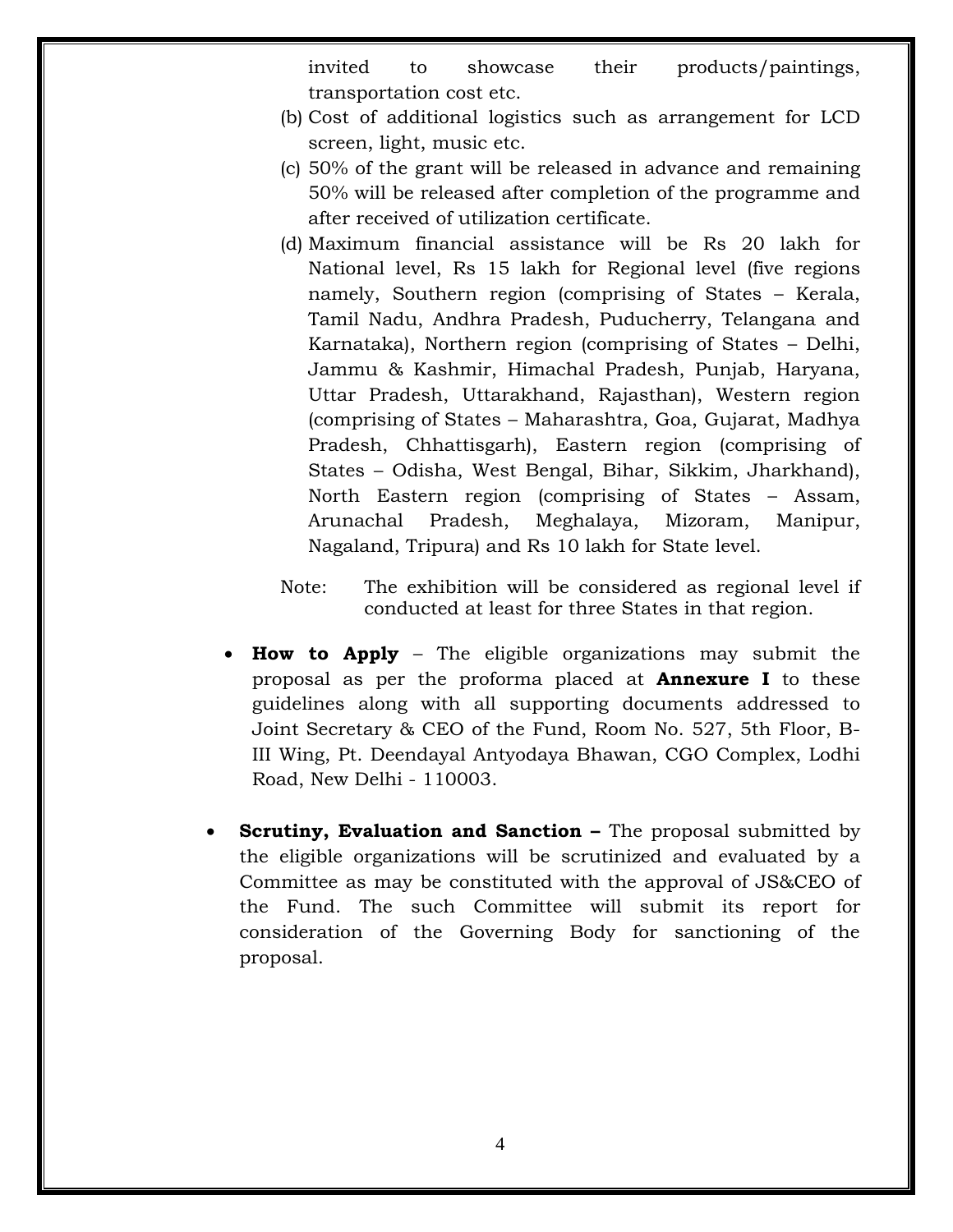- **B. Support persons with benchmark disabilities who have excelled in sports/fine-arts/music/dance/film/theatre/literature at the State level to participate in the National and International events.** 
	- **Purpose** to provide financial assistance to an individual person with benchmark disability:-
		- (a) who has won medals in sporting events or any artist with disability graded as outstanding or promising as per the instructions of Ministry of Culture during the last three years to participate in National event;
		- (b) who have obtained top grade on performing arts from the respective accredidating bodies/certifying institutions or stood first in the sporting events at the State level for participation in National as well as international event.
		- (c) Youth with benchmark disabilities in the age group of 13- 21 (not college/university going) for participation in National IT Challenge which is the main competition at the National level to decide candidates for participation in the Global IT Challenge. The eligibility of the youth with benchmark disabilities in the age group will be decided in terms of the norms of Global IT Challenge from time to time.
	- **Eligibility**
		- (a) Any person with benchmark disability (having disability 40% or more) who has won medals in sporting events or any artist with disability graded as outstanding or promising as per the instructions of Ministry of Culture during the last three years.
		- (b) The annual income of the family of the persons with benchmark disabilities for participating in the National event (including National IT Challenge) should not be more than Rs 3 lakh, whereas for International event, the annual income of the family should not be more than Rs 6 lakh.
		- (c) Assistance from the Fund for the similar event can be granted only once to a PwD (if a particular employee has been granted assistance under the Fund for one National/International event, he will not be eligible for financial assistance for similar events).
	- **Extent of Financial Assistance -** The financial assistance would cover the following components:-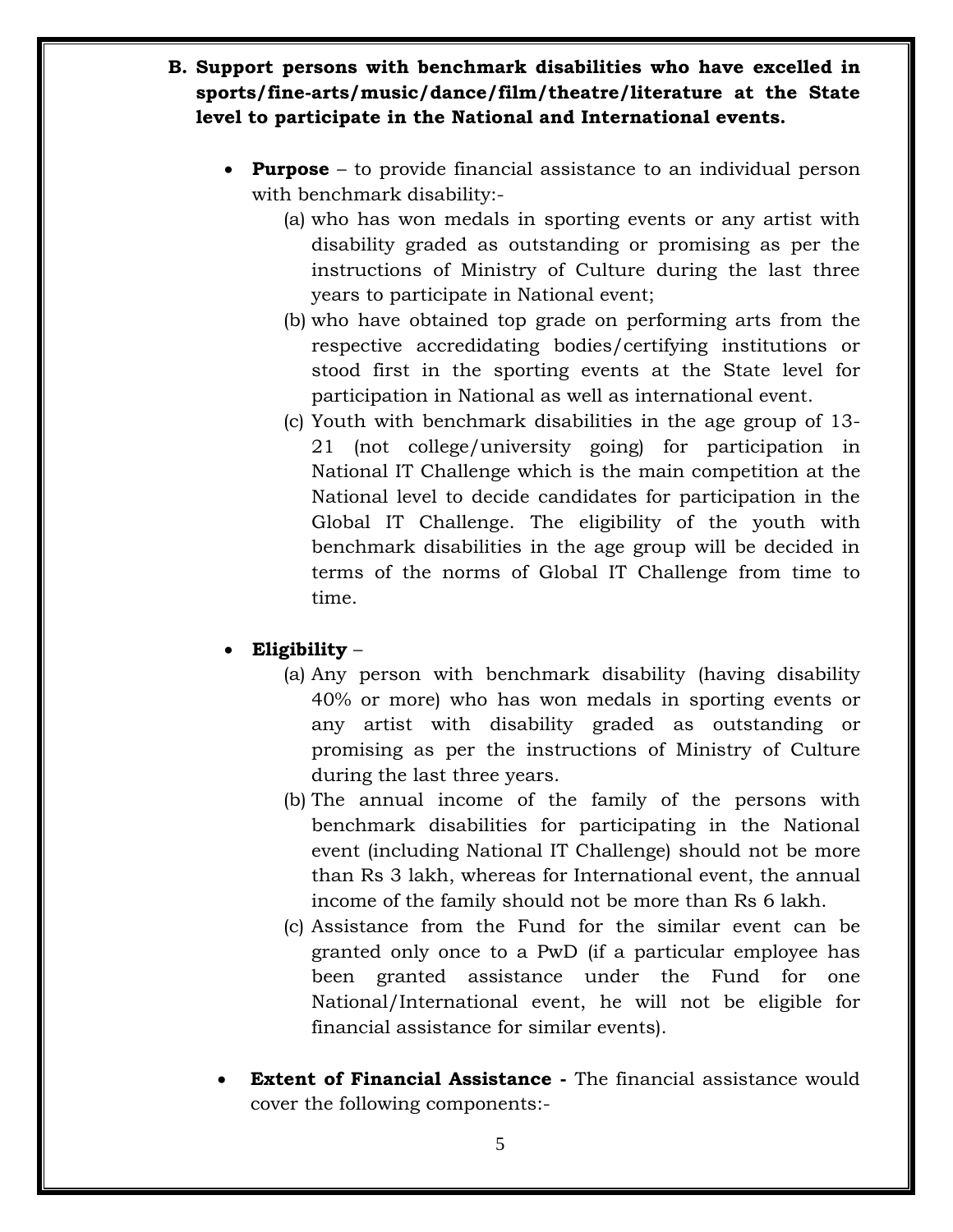- (a) To and fro Second AC train fare (shortest route) of the candidate with disability along with one escort (where as applicable), in case he/she is unable to travel alone for participation at the National event, and an amount of Rs 2500/- per day towards boarding lodging per person.
- (b) In case of international event, to and fro economic air fare (shortest route) and an amount of Rs 4000/- per day for the entire duration of the event.
- **How to Apply** The eligible individual persons with benchmark disabilities may submit the proposal as per the proforma placed at **Annexure II** to these guidelines addressed to Joint Secretary & CEO of the Fund, Room No. 527, 5th Floor, B-III Wing, Pt. Deendayal Antyodaya Bhawan, CGO Complex, Lodhi Road, New Delhi – 110003.
- While submitting the proposal the following documents needs to be provided:-
	- (a) Copy of valid permanent certificate of disability
	- (b) AADHAAR Number or AADHAAR enrollment number (if AADHAAR card not yet obtained).
	- (c) Certificate showing winning of medals at the State/National level or certificate showing achievement in the field of fine arts/painting/music.
	- (d) Invitation from the organizer of National/International event.
- **Scrutiny, Evaluation and Sanction –** The proposal submitted by the eligible organizations will be scrutinized and evaluated by a Committee as may be constituted with the approval of JS&CEO of the Fund. Such Committee will submit its report for consideration of the Governing Body for sanctioning of the proposal.

## **C. Support certain exclusive needs of persons with high support needs as recommended by the Assessment Boards on specific recommendation by the States on a case to case basis.**

- **Purpose -** To provide financial support to assist the individual person with benchmark disability having high support needs to meet their certain exclusive needs as recommended by the Assessment Board.
- **Eligibility –** Persons with benchmark disabilities having high support needs as recommended by the Assessment Board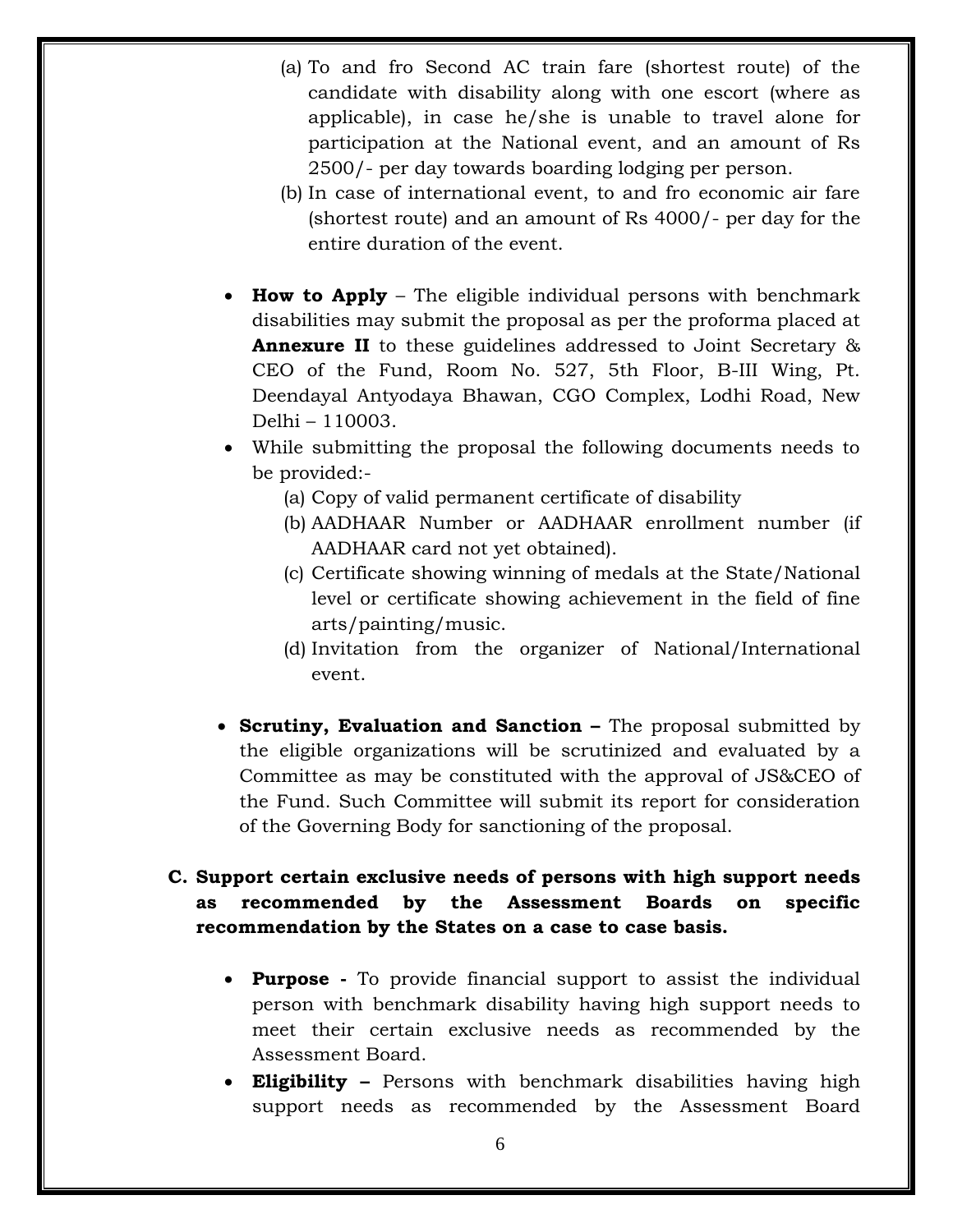constituted by the States/UTs who have approached the States and the States could not provide such assistance from their Fund and has recommended for consideration under the Fund.

The annual family income of the PwD should not be more than Rs 3 lakh or as may be specified by the Governing Body.

- **Extent of Financial Assistance -** The financial assistance would cover the following components:-
	- (a) The financial assistance is limited to:
		- Actual cost of the customized mobility equipment to improve activity of daily living or Rs 1 lakh whichever is lower.
- **How to Apply –** The eligible individual persons with benchmark disabilities seeking high support needs who have been assessed by the State Assessment Boards may submit the proposal as per the proforma placed at **Annexure III** to these guidelines addressed to Joint Secretary & CEO of the Fund, Room No. 527, 5th Floor, B-III Wing, Pt. Deendayal Antyodaya Bhawan, CGO Complex, Lodhi Road, New Delhi – 110003.
- While submitting the proposal the following documents needs to be provided:-
	- (a) Copy of valid permanent certificate of disability
	- (b) AADHAAR Number or AADHAAR enrollment number (if AADHAAR not yet obtained).
	- (c) Copy of the recommendations of the Assessment Board
	- (d) Certificate from the State Government conveying that the initially the proposal was submitted to them and it was not possible for the States to grant any assistance. In addition a copy of the recommendation from the State clearly indicating the requirement of assistance.
- **Scrutiny, Evaluation and Sanction –** The proposal submitted by the eligible organizations will be scrutinized and evaluated by a Committee as may be constituted with the approval of JS&CEO of the Fund. Such Committee will submit its report for consideration of the Governing Body for sanctioning of the proposal.

**\*\*\*\*\*\*\*\*\*\*\*\***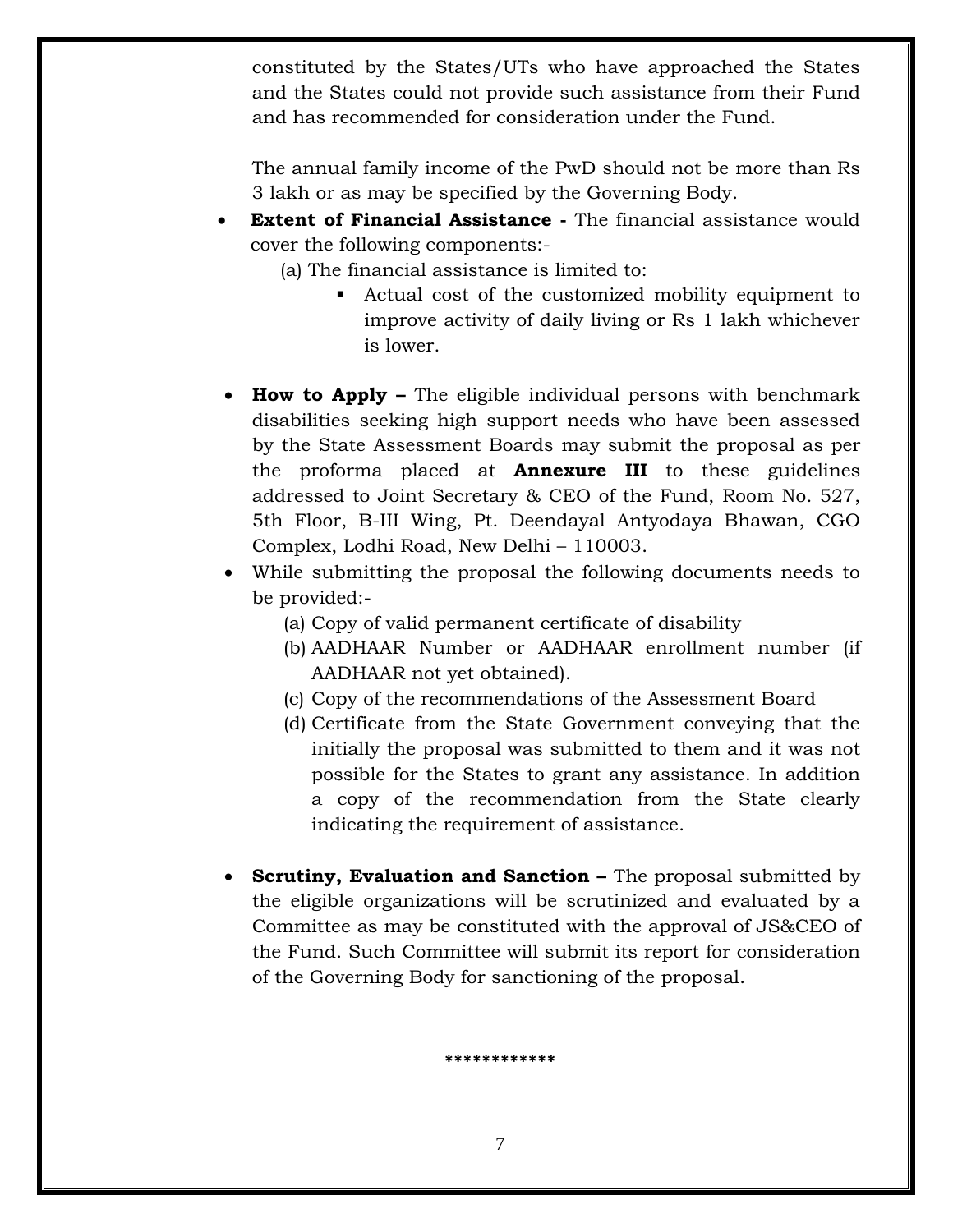### **ANNEXURE- I**

| 2. Whether Registered under Societies Act/Companies Act/Trust Act :                                                                                                                                                                  |
|--------------------------------------------------------------------------------------------------------------------------------------------------------------------------------------------------------------------------------------|
|                                                                                                                                                                                                                                      |
| 4. Purpose for seeking Financial Assistance:                                                                                                                                                                                         |
| (i) Holding Exhibition showcasing Products including handicrafts made by                                                                                                                                                             |
| PwDs.                                                                                                                                                                                                                                |
| (ii) Holding Exhibition showcasing Painting.                                                                                                                                                                                         |
|                                                                                                                                                                                                                                      |
| 6. Experience of the Organisation in the field of exhibition etc :                                                                                                                                                                   |
|                                                                                                                                                                                                                                      |
|                                                                                                                                                                                                                                      |
|                                                                                                                                                                                                                                      |
| <u> 1980 - Johann John Stone, mars and de final programment and design and design and design and design and design and design and design and design and design and design and design and design and design and design and design</u> |
| 7. Place Date<br>Duration of the Exhibition :<br>and                                                                                                                                                                                 |
|                                                                                                                                                                                                                                      |
|                                                                                                                                                                                                                                      |
| 9. Types/Number of Products to be Displayed : __________________________________                                                                                                                                                     |
|                                                                                                                                                                                                                                      |
| 11. Whether the Proposed Event has been Cleared by the Respective Agencies :                                                                                                                                                         |
|                                                                                                                                                                                                                                      |
| 12. Whether Adequate Arrangements has been made for accommodation of the                                                                                                                                                             |
| participants                                                                                                                                                                                                                         |
| 13. Whether these facilities are accessible or not: ____________________________                                                                                                                                                     |
|                                                                                                                                                                                                                                      |
| List of Documents to be attached:-                                                                                                                                                                                                   |
| (i) Certificate of Registration                                                                                                                                                                                                      |
| (ii) Supporting Document showing Experience of the Organisation                                                                                                                                                                      |
| (iii) Memorandum of Association of the Organisation                                                                                                                                                                                  |
| (iv) PAN/TAN/GST Number                                                                                                                                                                                                              |
| (v) Invitation letter inviting trade/marketing bodies                                                                                                                                                                                |
|                                                                                                                                                                                                                                      |
| (Authorized signatory of organization)                                                                                                                                                                                               |
|                                                                                                                                                                                                                                      |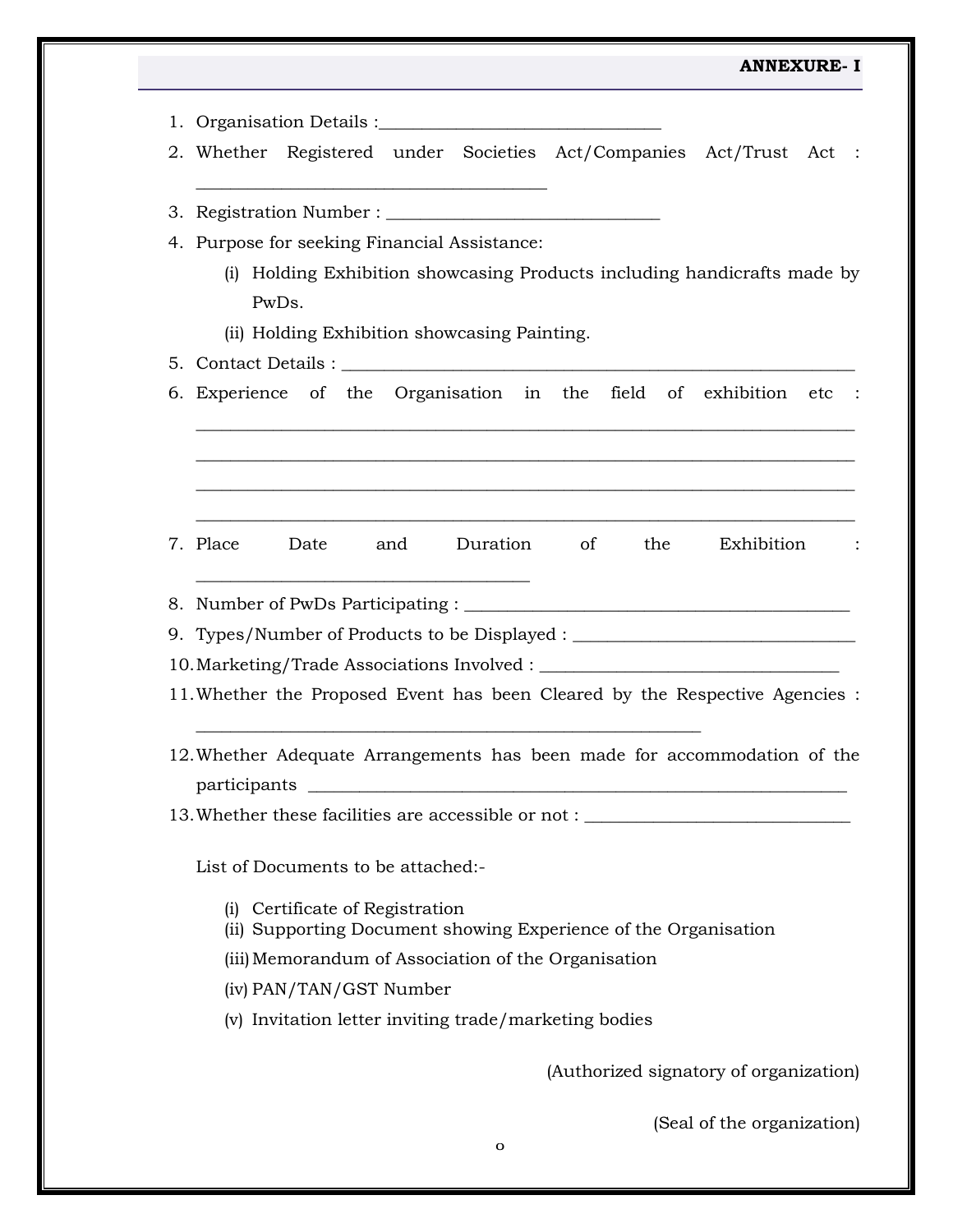|             |                                       |                                                                                           |                                                                                                                                                                      | <b>ANNEXURE-II</b>           |
|-------------|---------------------------------------|-------------------------------------------------------------------------------------------|----------------------------------------------------------------------------------------------------------------------------------------------------------------------|------------------------------|
|             |                                       |                                                                                           |                                                                                                                                                                      |                              |
|             |                                       |                                                                                           |                                                                                                                                                                      |                              |
|             |                                       |                                                                                           |                                                                                                                                                                      |                              |
|             |                                       |                                                                                           |                                                                                                                                                                      |                              |
|             |                                       |                                                                                           | 5. Date of Birth: _______________________Gender : ______________________________                                                                                     |                              |
|             |                                       |                                                                                           |                                                                                                                                                                      |                              |
|             |                                       |                                                                                           |                                                                                                                                                                      |                              |
|             | participation):                       |                                                                                           | 8. Passport Number (required in case of seeking assistance for international                                                                                         |                              |
|             |                                       |                                                                                           |                                                                                                                                                                      |                              |
|             | 10. Disability Certificate Details :- |                                                                                           |                                                                                                                                                                      |                              |
|             |                                       |                                                                                           |                                                                                                                                                                      |                              |
|             |                                       | $(ii)$ Date of Issue : $\_\_\_\_\_\_\_\_\_\_\_\_\_\_\_\_\_\_\_\_\_\_\_\_\_\_\_\_\_\_\_\_$ |                                                                                                                                                                      |                              |
|             |                                       | $(iii)$ Issued by : $\_\_\_\_\_\_\_\_\_\_\_\_\_\_\_\_\_\_\_\_\_\_\_\_\_\_\_\_\_\_\_\_$    |                                                                                                                                                                      |                              |
| 11. Purpose |                                       | for seeking                                                                               | Financial                                                                                                                                                            | Assistance:                  |
|             |                                       |                                                                                           | 13. Whether graded under Ministry of Culture or any other accrediting/certifying<br>body, if yes, indicate Grade/certifying agency: ________________________________ |                              |
|             |                                       |                                                                                           |                                                                                                                                                                      |                              |
|             |                                       | 14. Medals won in Sporting activities/other areas:                                        |                                                                                                                                                                      |                              |
|             | List of Documents to be attached:-    |                                                                                           |                                                                                                                                                                      |                              |
|             | (i) Certificate of Disability         |                                                                                           |                                                                                                                                                                      |                              |
|             |                                       | (ii) Recommendation of the Assessment Board                                               |                                                                                                                                                                      |                              |
|             | (iii) Income Certificate              |                                                                                           |                                                                                                                                                                      |                              |
|             | (iv) PAN Number, if any               |                                                                                           |                                                                                                                                                                      |                              |
|             |                                       | (v) AADHAAR/AADHAAR Enrollment Receipt                                                    |                                                                                                                                                                      |                              |
|             |                                       |                                                                                           | (vi) Certificate or Medal won in Sporting events or gradation certificate in                                                                                         |                              |
|             |                                       | respect of fine-arts/performing arts.                                                     |                                                                                                                                                                      |                              |
|             |                                       |                                                                                           |                                                                                                                                                                      | (Signature of the applicant) |
|             |                                       |                                                                                           |                                                                                                                                                                      |                              |